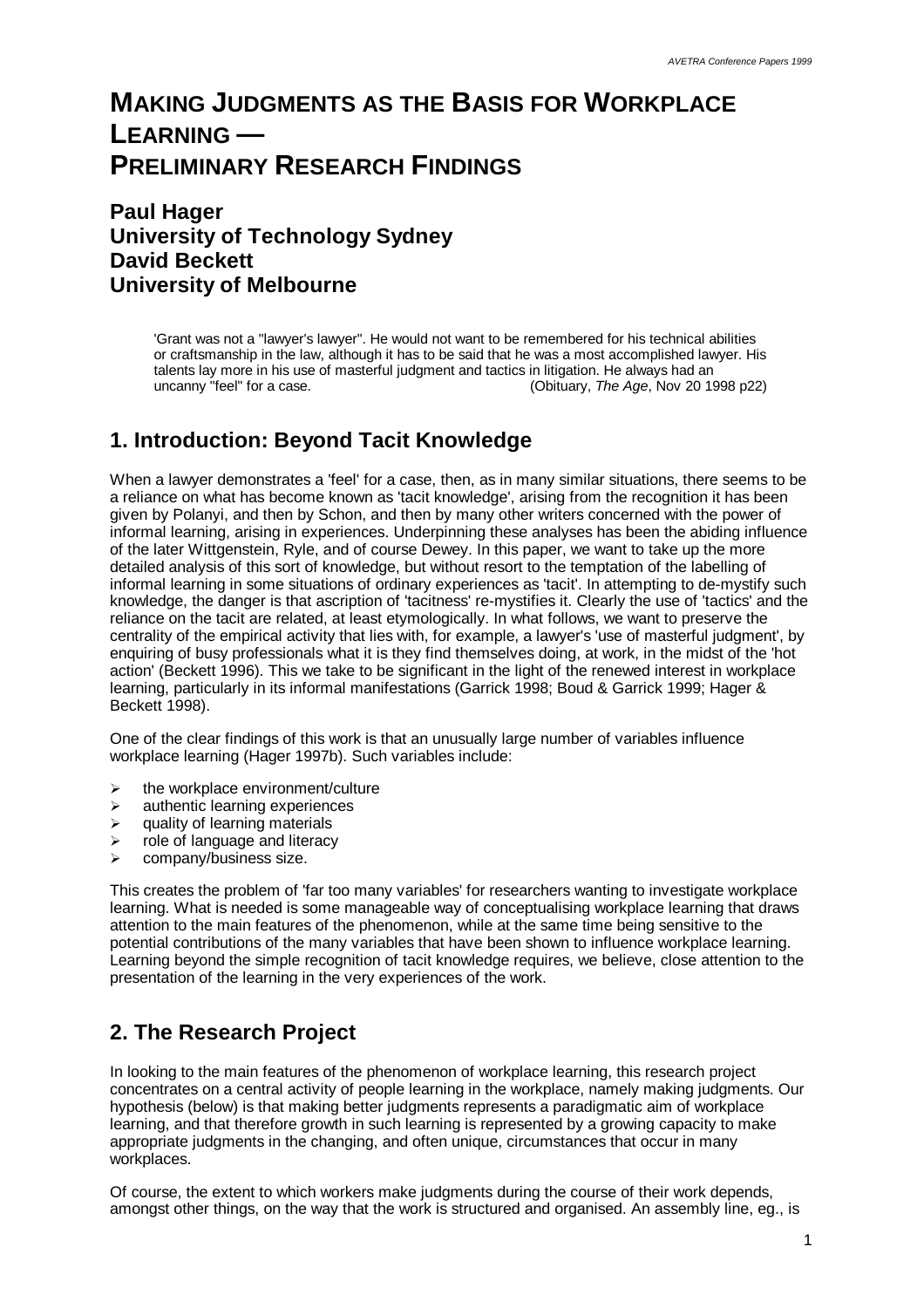organised so that workers will exercise minimal judgment, therefore there will be little or no workplace learning. The much discussed 'learning organisation' maximises the exercise of judgment, and, hence, learning. Most jobs fall somewhere between these two extremes. This research project argues further that by theorising workplace learning in terms of what people actually do (make judgments), we can then take account of the effects of the many variables that influence workplace learning via their influence on such judgments. It turns out that the many variables that influence workplace learning are just the kinds of factors that are taken into account when judgments are made.

The proposal, then, is to study the performance of work in a range of occupations with a view to identifying and analysing the main judgments involved in individuals' work performance. What is a judgment? For the purposes of this research, we can say that judgment involves deciding what to believe or do taking into account a variety of relevant factors and then acting accordingly. More generally and technically, according to Lipman "[t]o judge is to judge relationships, either by discovering relationships or inventing them." (Lipman 1991, p. 16)

The research methods used to study work performances could include:

- $\geq$  observations of work performance
- $\geq$  interviews with workers about the judgments they make in critical work situations
- $\triangleright$  asking workers to account for judgments that others make in critical work situations
- $\triangleright$  examination of holistic competency-based assessment strategies that are in current use in some occupations to determine the nature and extent of judgment in these assessment situations.

For this paper, only the second of these methods - interviews with practising professionals (5 in Sydney; 5 in Melbourne) - will be utilised. These interviews are each of one hour and are taped, transcribed, returned for 'trustworthiness' revision, and will eventually be coded and gridded. For the present stage of this project, we have selected only some of the details from the first three interviews in both Sydney and Melbourne (6 of the total of 10). Women and men are equally represented in the six interviews, and the professional work covers: a psychiatrist, a private school principal, a nurseturned-ambulance officer, a corporate consultant with education/training expertise, and two public servants with divisional-level responsibilities. We expect to have a more developed version of this paper for the UK VET Conference at Bolton in mid-1999.

Ethnomethodological research needs to be supplemented by strategies which 'get beneath the surface' of experience, rather than merely report it. Thus, reflective interviews, loosely shaped by common questions, which had not been revealed beforehand, with practitioners on their work performance, can be methodologically informed by Ferry & Ross-Gordon's 'think aloud' approach (1998). At a more profound level, such interviews draw upon the development of a Dreyfus/Benner interpretive phenomenology, but we are mindful of the debate over the resort to phenomenological analysis in research activity (see Crotty 1996). The ontological implications of a Husserlian 'thing-initself' would raise for us some substantial philosophical objections (but not in this paper: basically we, like Carr 1998, take the traditionally ontologically objectivist view that there is a mind-independent reality).

#### **2.1 PROJECT AIMS AND OUTCOMES**

The primary aim of the research is to establish the usefulness or otherwise of **the major hypothesis that workplace learning is primarily a growing capacity to make appropriate judgments in the particular circumstances that occur in one's workplace.**

Subsidiary, and subsequent, aims of the research are to identify major factors that shaped the judgments and to study the range of propositions offered in explanation and/or justification of judgments. These propositions will be analysed in the light of Dewey's seven kinds of propositions (discussed later).

The final aim of the project is to develop a model of workplace learning centred on judgments.

The main outcomes will be:

- $\geq$  the testing of the major hypothesis in a diverse range of occupations
- identification of the types and bases of major judgments deployed in the occupations studied
- $\triangleright$  the development of model of workplace learning based on judgment. This will likely lead to further research to refine and test the applicability of the model.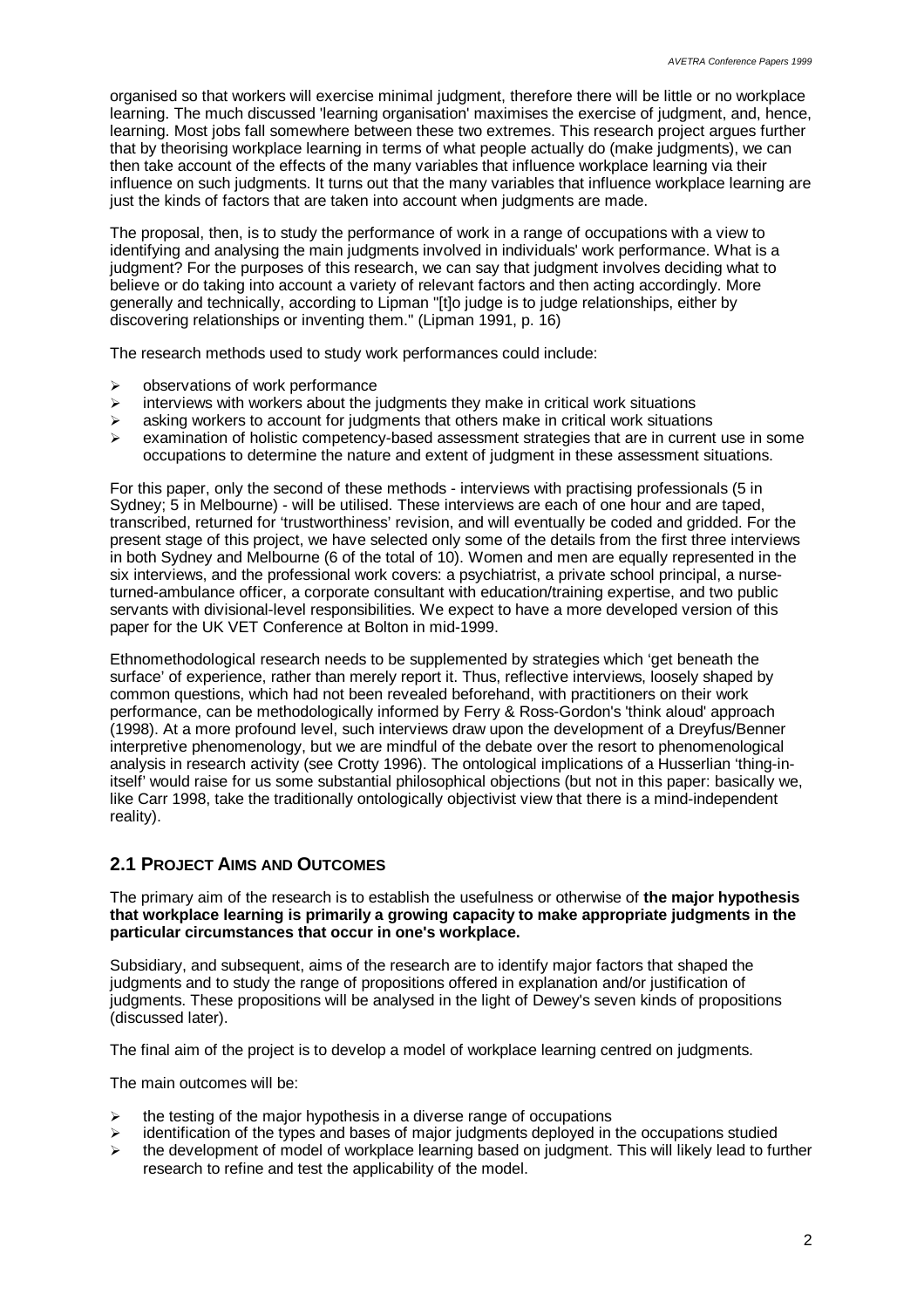#### **2.2 RESEARCH QUESTIONS**

How well does a hypothesis of workplace learning via judgment account for observed performance in a variety of workplaces?

How well does a hypothesis of workplace learning via judgments account for the testimony and understanding of workers of their own and others' performance in a variety of workplaces?

How well does a modified Deweyan theory of propositions account for the propositions that workers employ in explaining and/or justifying their workplace judgments?

What model of workplace learning best accounts for the above findings?

### **3. Theoretical Background**

#### **3.1 WORKPLACE LEARNING AND A LOGIC OF ACTION**

The beginnings of a model of workplace learning via judgments have been suggested in previous work (Hager 1996a and 1997a). This model possibly can be extended by ideas from Dewey's hitherto neglected logic (Burke 1994) and its account of judgments. Traditionally, logic was concerned centrally with universal propositions, which were also the mark of the highest forms of knowledge. In this scheme, judgments were also propositions. On this approach, workplace learning is of little interest, since, at best, its particularities are but distantly connected to the ideal of universal knowledge. Thus the problem becomes one of accounting for how practice is connected to theory. Notoriously theory/practice accounts of workplace judgments have repeatedly failed (Hager 1996b).

Dewey's logic, however, is a logic of action, which repudiates the theory/practice dichotomy (and cognate dichotomies such as discursive vs practical). It also distinguishes propositions from judgments. With the development of artificial intelligence, robotics, etc. the field of logic is finally turning its attention to the logic of action and Dewey's ideas are starting to receive serious scholarly attention (Burke 1994). In a logic of action, vocational (or professional) knowledge is no longer placed at the periphery of knowledge. Such a logic does not invert the order of traditional logic and privilege the particular over the universal and the practical over the discursive. Rather it incorporates all of these and rejects as false dichotomies theory/practice, universal/particular, discursive/practical, etc. (Hickman 1990).

A model of workplace learning via judgments that is proposed to be developed and tested in this research project builds on the work of Lipman (1991) and Nonaka & Takeuchi (1995) as well as that of Dewey. As against traditional logic's reliance on the universal/particular dichotomy, thereby shaping what counts as 'real' knowledge, this model will feature a much more sophisticated account of the kinds of propositions that are relevant to knowledge. Dewey's logic identifies seven sorts of propositions, only one of which is particular and two of which are universal. However, three of these are what Dewey calls "specific" and four are "general". All of the types of Deweyan propositions are potentially relevant to workplace judgments, and, hence, may become part of the model.

Dewey's seven kinds of propositions (Burke 1994, pp. 178-9) are:

- 1. A **particular** proposition attributes a *quality* to some ostensible thing in a given situation. ("That is twinkling." "Its position is now abcxyz.")
- 2. A **singular** proposition classifies something in a given situation as being of a certain *kind*. ("That is a planet." "It is now in retrograde motion.")
- 3. A **contingent-conditional** proposition states a conditional link among singular things of various kinds in a given situation. ("If that moves, it is a planet." "If that comet does not go away, these crops will wither.")
- 4. A **generic** proposition states that a relationship holds among kinds instantiated in a given situation. ("All planets are stars." "Comets are ominous." "Most stars are fixed.")
- 5. A **contingent-disjunctive** proposition differentiates a kind into a disjunction of subkinds, with an eye toward developing some working taxonomy of kinds in a given situation. ("Stars either wander or are fixed.")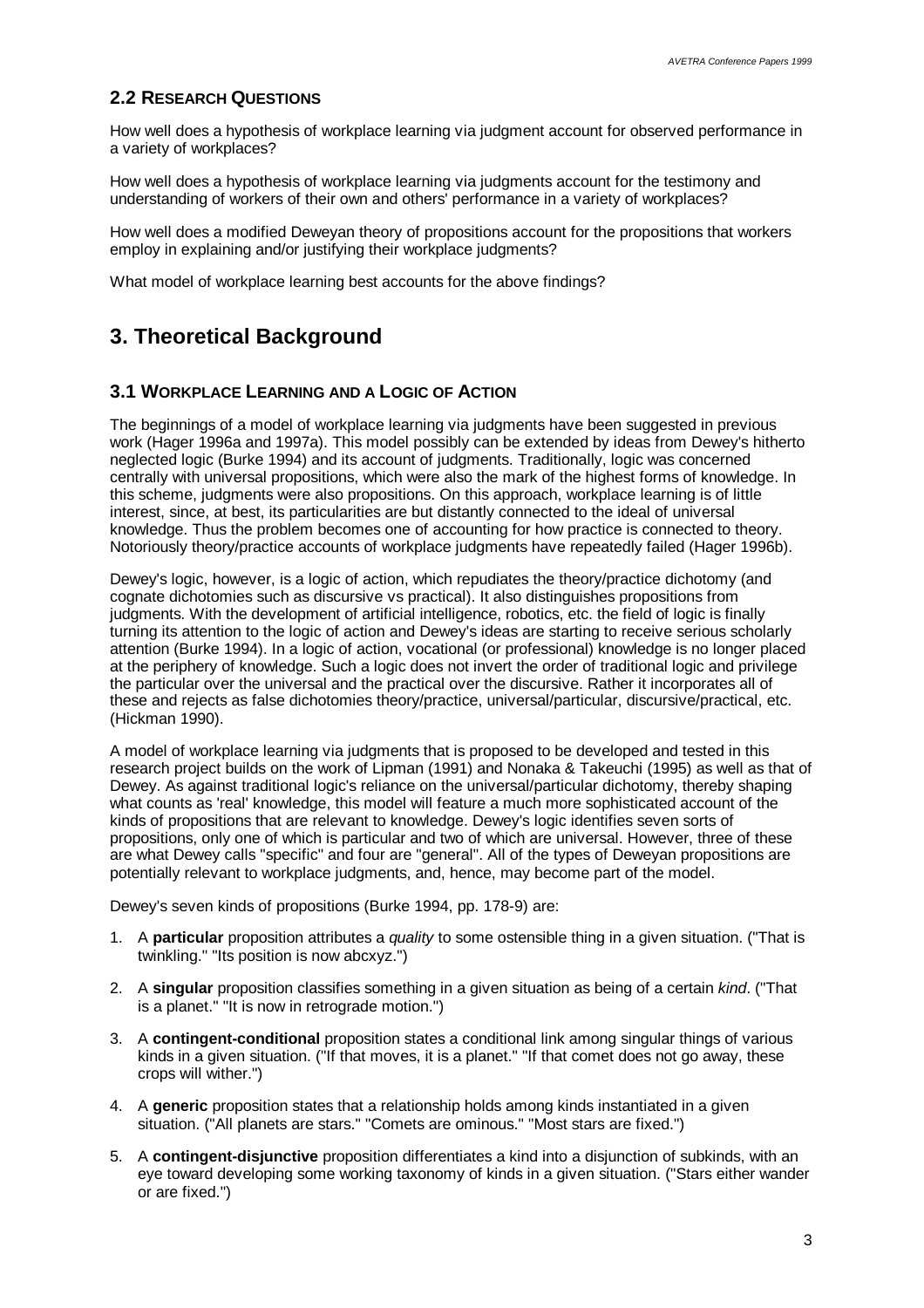- 6. A **universal-hypothetical** proposition states a relationship *in principle* among *modes* of being. ("All celestial motion is perfectly circular.")
- 7. A **universal-disjunctive** proposition exhaustively partitions a mode into constituent modes, but as a matter of principle. ("All changes are of four sorts: locomotive, quantitative, qualitative, or substantial.")

#### **3.2 WORKPLACE LEARNING AS PHENOMENAL EXPERIENCE**

Experiences of working life are manifest in daily practice and decisions caught up in and expressed by what can be called 'hot action' (Beckett 1996). These experiences are typically judgmental in that a series of actions issue from deliberations over 'what to do next', when faced with the usual routines and contingencies across the working day. If these actions are 'right' (efficacious, appropriate and so on) it is perhaps mainly because they achieve what was contextually suited. There is in all of this what psychologists in VET are now exploring as 'situated cognition' (McLellan 1996, Billett 1995), but the pilot project will also pick up the increasing interest in the social and affective aspects of these judgments (Karpin 1995, Mumford 1993, Bowman and Jarrett 1996), especially the idea of 'flow' (Csikszentmihalyi 1992; Goleman 1996), and of the role of 'attention' in human learning (Winch 1998)

In these judgments, individuals 'attend' to their total perceptions of their workplace: cognitive (reasonbased), affective (feelings, wants) and social (group and team allegiances) dimensions of these perceptions are only artificially separable. We want to maintain the integrated, organic nature of these perceptions, so that their (literal) 'integrity' is the focus of the empirical investigation of practical judgments. To that end, phenomenological analysis - the imputation of meaningfulness in experience will be an essential part of the methodology.

Moreover, there is empirical evidence of this phenomenologically-significant organic, or integrated workplace learning, in more holistic notions of competence (Hager and Beckett 1995), of training (Sefton et al. 1994, 1995), of professional development (Beckett 1998b, 1998c), of assessment (Hager 1997b) and of training packages (Down 1998).

## **4. Findings & Discussion**

Clearly, a handful of interviews will not provide any generalisable data, but that is not the point of the project. Practitioners' reflective reports of their decision-making may help identify emphases in the making of workplace judgments which can be mapped across Deweyan structures, and some conclusions drawn about their the adequacy of those structures. At the very least they may help us identify their deficiencies.

Following Dewey's idea that propositions of various kinds underpin and contribute to judgments without thereby constituting them, we can identify a range of such propositions relating to scenarios which each interviewee was invited to relate. Here is what was related by the corporate consultant with expertise in education and training can be mapped across Dewey's propositional structure:

- D1 "This training system is very complex" (Scenario 1), "This situation is delicate" (Scenario 2).
- D2 "These staff may be in danger of being made redundant" (Scenario 1), "These training materials are inappropriate for this organisation" (Scenario 2), "My business plan is still on track" (Scenario 3).
- D3 "If this training system is implemented, business outcomes should be enhanced" (Scenario 1), "If I am too precipitate in pointing to the unsuitability of the training materials, I risk alienating senior staff" (Scenario 2), "If I take this consultancy, I risk compromising my educational principles" (Scenario 3).
- D4 "All basic training should match up with work roles" (Scenario 1), "Most staff are disaffected with the present training arrangements" (Scenario 2), "All consultancies should fit in with my philosophy" (Scenario 3).
- D5 "Training systems either cater for specific work roles and corporate outcomes, or they are of very doubtful value" (Scenario 1), "Consultancies should either fit in with my philosophy or be avoided" (Scenario 3).
- D6 "Not all training needs are well served by off-the-shelf training materials" (Scenario 2),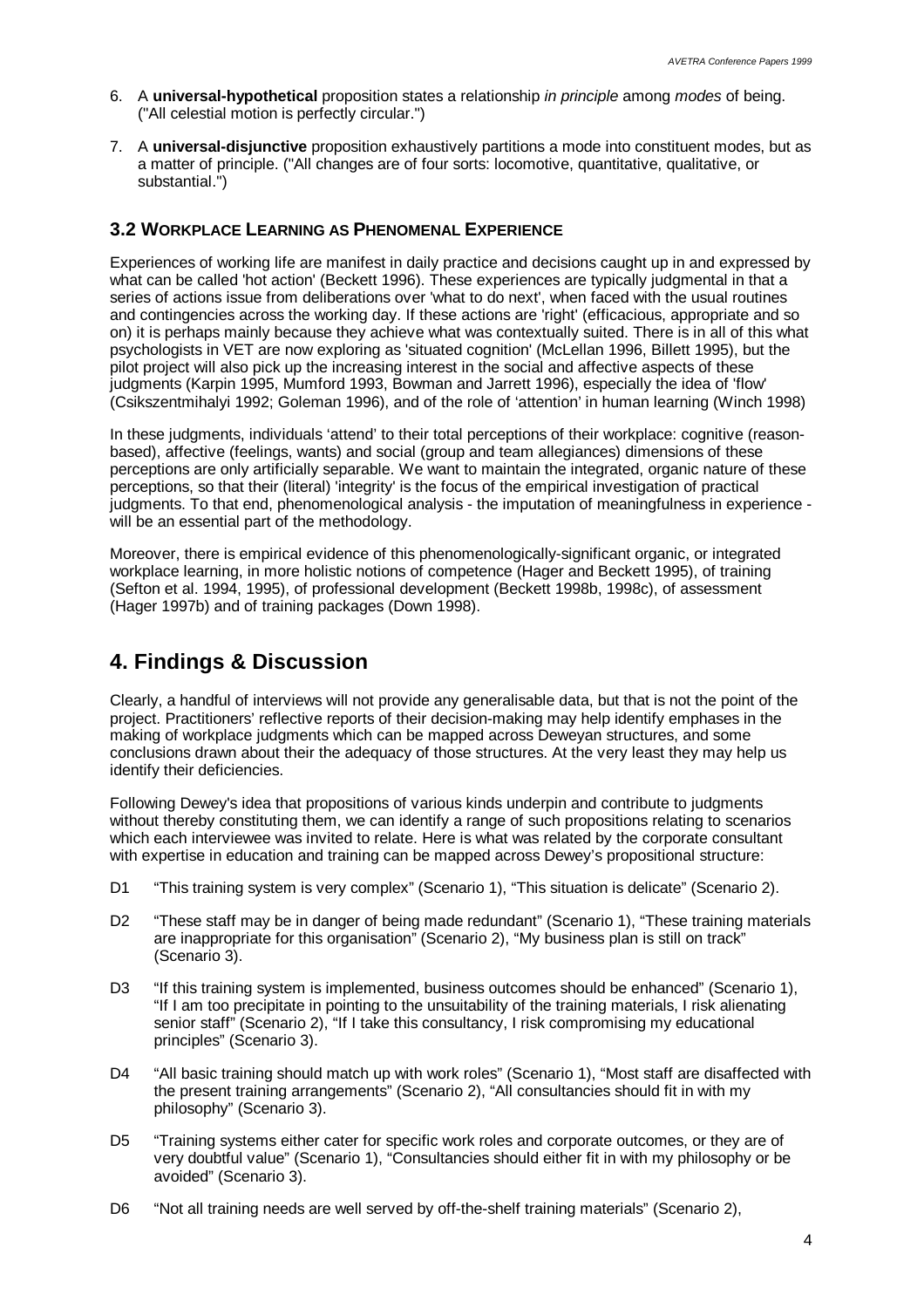D7 "Training needs should be met by a mix of internal and external provision" (Scenario 1).

However, while these propositions and others like them (which we can group as broadly 'cognitive') no doubt contributed to the judgments, there were also other factors that were not wholly propositional. These are conative ('of the will'), emotive and ethical factors. The rest of this paper will discuss these, and then only under one (central) aspect: *to what extent and in what ways do interviewees adduce these (non-propositional) factors to their growth in capacity to make judgments?*

Taking the nurse-turned-ambulance officer as an example, we find in this scenario below a whole series of 'decisions' (i.e. judgments) which are saturated with conative, emotive and ethical considerations. Moreover, in this first paragraph, her own feelings are clearly not uppermost in her reporting of the scenario - her ambulance-officer partner, and the family are significant here. Later on, when she is asked about that, she is able to articulate three-stage growth in how her non-propositional experiences have related to her judgments.

...And the little baby certainly wasn't breathing. The first decision is - do you start resuscitation or not? And there's a whole set of rules that we have about when you do and when you don't start resuscitation. So I made the decision to start...My partner was more frazzled by the situation than I was. He and I had an interesting relationship at that time because he was in a superior position, theoretically, but in practice and knowledge I was ahead of him. So that made it awkward, and he knew that. He felt very uncomfortable about it, and I did too - because of the way he treated me because of that. So the relationship was on the face of it harmonious, but it had some undercurrents that made things difficult. And this resuscitation brought those out because I'm used to resuscitating children, and so I just went into that role. And he wasn't, and he didn't. So we resuscitated the little baby, and we actually got an output, which means that we got some heart rhythm back - which in these circumstances was very unusual and quite unexpected - well not unexpected but unusual. And so another crew arrived, which was the intensive care crew, and so they helped us to continue to resuscitate. Eventually we had to stop.

So I suppose decisions that I made were things like- which equipment to use and when; how to help my partner through it, because he obviously wasn't coping very well with it. He had little kiddies the same age, so apart from the conflict he and I had, I could see it was hard for him anyway. Then dealing with the family obviously was difficult. It is very difficult in the ambulance world because they actively encourage the family to stay around for resuscitation, whereas in nursing they are not as progressive in that way. So it is very difficult doing resuscitation with the family watching, than it was in a hospital where you put them out the door and when it's all over you bring them in again. So during the resuscitation, I had to decide when to speak to them - and when you know, when you're pretty sure that you're not going to get the little baby back - you give them a warning before you stop. And so you have to decide when to do that and how to phrase it. And there's a decision that we've made collectively as a group of officers about whether to stop the resuscitation or whether to keep it going or not.

- CH You do that collectively?
- TT Yes. Once it's all finished, you talk to the family about it. and give them some time with the baby. And there's a whole set of protocols about where you take the baby's body and call the police.
- CH So the police arrive while you're there?
- TT Yes they did, and that's routine..... ...it's difficult dealing with the death of children obviously. But I've developed some techniques for dealing with that.
- CH How have you done that?
- TT Through exposure I suppose and exploring how my feelings play a part, particularly in my decisions, because after I've been in a situation where I make judgments about things, or just my everyday job - this is from quite a few years ago I started doing this. Looking at what role my emotions played in it, and I found that the more dissatisfied with how I performed, I was, the more my emotions had played a less than constructive part in the job. So I don't believe you can keep your emotions right out of it or have your emotions controlling the situation. And I think you need to have a balance somewhere in between, and so I'm getting to the point - and I'm practising it - I don't say I do it that well - actually I like to think I do it pretty well. I find it easy to do a job now and keep my emotions right out of it, and think about it later on. And I think that's a step up for me from having my emotions play a part and affect my judgments. And that's a step up from not having your emotions in there at all.

So now I'm getting to the point where I like to be able to feel my emotions at the time, and still have them not impact upon the appropriate judgments and the decisions that I make - and that's complex.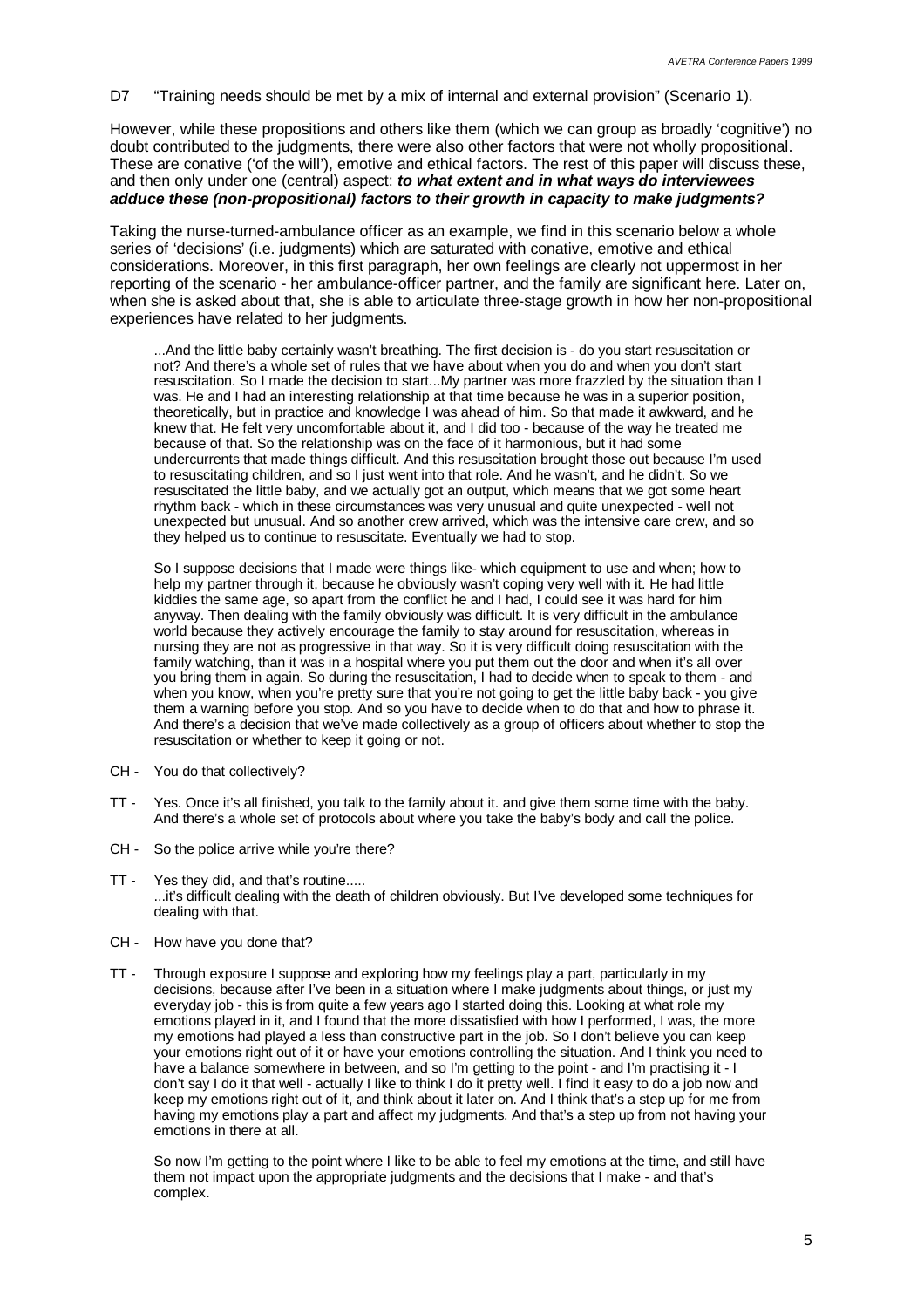Notice that this is a long way from support for anything like tacit knowledge (inarticulate, ineffable arcana) in judgment, but it does acknowledge a rich array of conative, ethical and emotional factors in the 'hot action' of the scenario outlined.

If the action is cooler (where there more time for reflection), does tacit knowledge gain a toehold? In the following scenario, it initially appears - as instinct - but then it is substantially qualified by growth in experience, with conative and emotive ('feelings') factors acknowledged but corralled. The interviewee is principal of a large private school.

- DB ...Where you get resistance to decisions perhaps with staffing implications that people wouldn't be comfortable with, or parents not comfortable with, and people land on your doorstep with a gripe, what do you bring to the resolution of these situations?
- NH I bring to it an instinct an instinctive feel for how it fits within our culture and how it fits within our future. Now of course I don't think that I'm conceited because I actually argue with myself all the time but obviously I think my instinct is right. ...
- DB And you'd have a series of these decisions across several days or across the working year, which could be routine for you, because they are utterly consistent with the way in which you read the situation, or read the culture.
- NH Yes.
- DB Where the organisation has faced external constraints such as the planning difficulties I read about with your extensions and development - that kind of thing - when you have to make judgments of an overtly political nature involving the media, the local press, and so on, what do you bring to those sorts of judgments?
- NH Well you already know what your own plan is in terms of you seek advice what you're prepared to do. What is right to do – what is ethical and appropriate. And you may have noticed if you are local that I made a decision very early on that I wasn't going to talk to the press. So that was the end of it. But it has been in the press with the comment that the principal hasn't returned a call or wasn't available. That's fine.... You have to know what you're doing for your own organisation is right in the first place. You have to be very sure about that.....
- DB .... I wanted to build on the idea of what I take to be reliance on intuition.
- NH Right. Huge. Huge.
- DB So when I say, and you say, 'the reading of the culture', a lot of that is intuitionistic?
- NH And a build up of that experience. If you'd interviewed me say six or seven years ago different, different totally.
- DB But can we formalise that more in knowledge-based terms so that you can say 'Look I'm the principal and I've got this depth of experience: It's different from when I started the job. I'm able to say just by rule of thumb. I can exercise judgments that I know are going to be more or less effective'.
- NH Oh yes.
- DB So even against the odds you might pull something off with the council, staff, or people within the community because you backed a hunch that you could really formalise this knowledge.
- NH Oh. I do that quite a bit and I'm always pleased when it's something that is my idea, that a lot of people didn't want at the time. We just sort of say OK well we'll try it and the people find they actually do like it. However we also try and work in a team way on a whole variety of decisions but another thing I'd say, I can't remember in my ten years working with the school council (and their culture has changed too and some of that would be my influence...), I can't remember anything that I've asked for that doesn't happen. ...
- DB Now, based on that, I'm picking up the feeling that it's important for you that a challenging judgment is something that shouldn't really arise in an ad hoc or unforeseen fashion. It's very important to have it thought through, deliberated upon, well-resourced, justified, and so on. So I'm wondering if in the daily course of your work there is very much reliance on the emotions, feelings.
- NH What sorts of feelings?
- DB Trusting them.
- NH When it comes to trusting them?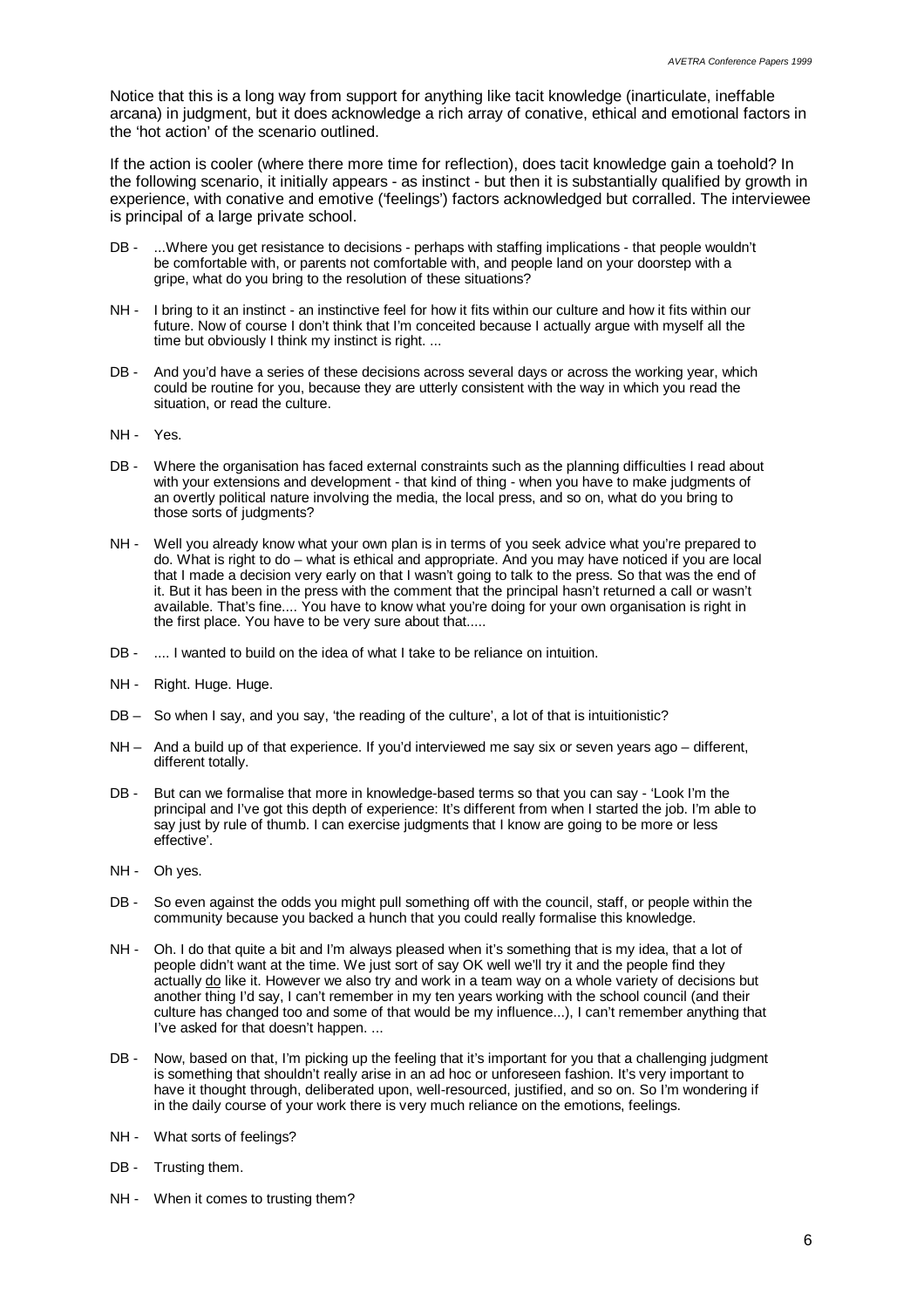- DB Yes, instinct is fine, but this sort of warmer, fuzzier idea of feelings.
- NH No I don't think so not if it's got to be cool objective thinking..... I think I'm being utterly objective when I can disassociate myself from feelings, friendships, and other alliances and say look at the big picture, look at this, look at that. So no I don't think so.
- DB So if somebody walked in to see you and they had a particular problem and they dissolved into a flood of tears - would you be less likely to modify the point of view that you had?
- NH I don't know. I'd depending on who it was I'd put my arm around them and want to solve their personal problem first and then deal with the rest of it... Two other things, unrelated but maybe not, I love it when someone walks through my door and says 'I've done something terrible: I've got the most dreadful problem you can imagine', because I instinctively know it's going to be the most easy thing to solve of the lot.

But secondly, if someone - as will happen today - walks through my door for an interview - then when I'm choosing people for interview to come and work here, as you know from research, the CV goes out the window the minute they come through the door and instinct takes over but also a little bit of that is feelings. And even though they may not fit your criteria, they're some of the most critical judgments I ever make for the school - picking the right people....It's my principal job getting the right people into this school.

What seems to be emerging is a distinction between the role of, and evidence adduced towards, making a judgment, in, first, an initial situation where the need to make a judgment is presented, and, second, a contiguous situation where the actual judgment is made. Interviewees seem to be able to distinguish between a cluster of conative, emotive and ethical factors relevant to the framing of the initial situation (instinct comes in there, but so does propositional knowledge, presenting as past experiences), and a cluster of these factors relevant to the framing of the judgment itself.

In this third scenario, the action is midway between the heat of the emergency resuscitation, and the cool of the private school: the interviewee is a psychiatrist. She carefully separates the two situations (diagnosis and treatment, in this case) drawing on several conative, emotive and ethical factors, but packaging these adroitly as sociopolitical considerations, which actually determine the clinical response to the medical diagnosis.

- CH When you need to make a decision, how do you decide what you're going to do? I have a few examples. Do you decide based on intuition - perhaps a feeling? Do you have an ethical response? Is it a cognitive principle? Or is it possibly a blend?
- LB It's obviously a blend of all three....The first information I have is theoretical knowledge of the situation - of someone who has a psychotic illness - I know a lot about that. I know what is optimal, and I know what is necessary. Now what I actually do has to be based on an ethical system as well, and it has to be based on the legal implications and responsibility, in terms of the care. So there are many factors in this. But the major thing that directs what you do in this clinic - the clinic in which I work - is the facilities that we actually have for carrying out what is necessary. And so it's a blend of all those things - the practicality of it, the needs of the patient in the given situation. Now if you wish to speak optimally for the young man who was in withdrawal, the optimal situation would be for him to be placed in reasonably long-term care - and quickly, treated medically, withdrawn from his drugs, and then put into a program which would protect him to a degree from his capacity to use drugs further. So he couldn't in fact get them, and would be given long-term rehabilitation. Now none of these things exist at the moment. So these are the things that you have to weigh up, but what you end up with is a totally unsatisfied arrangement where he was allowed to go - allowed to leave, and then overdosed, shortly afterwards. ....
- CH So you're saying that your judgments are curtailed by what's available.
- LB What we can actually do, what positions we reach, are based on the practical availability of the services in the end.
- CH When you're presented with one of these situations, do you find yourself trying to fit this particular instance into a familiar pattern, or sometimes do you find you are trying to establish a new pattern to meet the specific instance?
- LB There's a familiarity in the cases that are presented to us. They're all very much the same in many ways due by the nature of the illness these people suffer. There is familiarity at that level. The differences occur in terms of the social milieu from which the people come. Because we are accepting the most handicapped people, from the poorest level of society, there is also familiarity of the patterns because these people are all on welfare. They're all unable to work. The vast majority of them have got into the hands of people involved in drug use. So all these situations are becoming familiar and have become quite familiar over the last five years. But this is quite different to say ten years ago.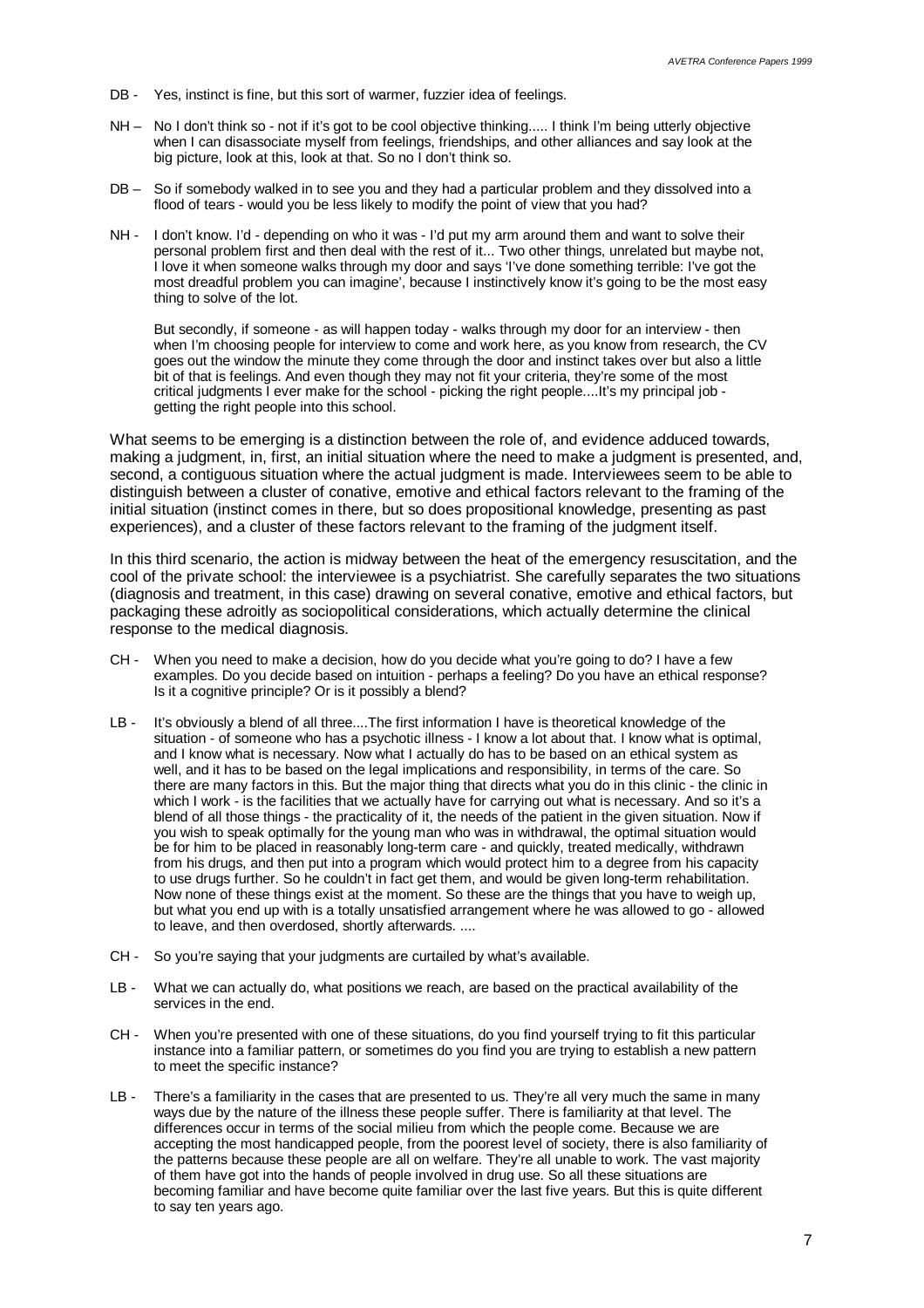- CH Just thinking of the young man the way you described how you coped with his situation. Do you think that was a spontaneous response? The way you described it, it was - it was very unfamiliar and you really had to come up with some 'out of left field' response.
- LB Yes, that's unusual because the drug services have recently been cut back from that area. Once upon a time there used to be services for acute withdrawal patients - to help people with drug addiction. And now they don't exist. They only exist if people are capable of waiting, and capable of fulfilling all these conditions drug and alcohol services put down. Which in fact keep the people away from care because they can't fulfil the requirements. They can't wait till 5 o'clock and ring up every day to check whether there is a place or a bed to use for them in a particular institution. They don't have the money. They don't have the telephone. They don't have the capacity to do it.....
- CH When you decided to give him those drugs, and you were thinking about it did you find yourself thinking - if I do this, this might happen. Or if I do this, this will. Is there a certain scenario that's going on in your head?
- LB A definite scenario because we knew he came in specifically to get benz. We knew that if we didn't give the benz, he'd be in worse withdrawal. We knew that it was illegal in crisis to prescribe the amount of benz that he was in fact taking. So we couldn't even prescribe a sufficient dose to cover his withdrawal. So we knew that by giving him a dose supply he'd take the lot at once, and probably go out and go to another doctor and get more, or steal them, or buy them in the street. We knew that would happen and we weren't surprised when we heard he had a major drug overdose shortly after.

#### [pause]

There is spontaneity instar as you've seen most situations before and you're familiar with them and you know what the procedures are and the way to approach. Given unusual scenarios, like the situation with this drug victim, there's not much that we actually spontaneously do because we always discuss it. So that, for example, I had long discussions with another care worker at the time the young man presented. So it's very rarely that we do anything without considerable talk. So it's not spontaneous. It's usually mutually decided and agreed upon, and if there's any doubt about the ethical nature of the problem, or you're really concerned, you go to a more senior consultant, and discuss the situation before you actually act..... There's not a lot of responding to the person and the problem. In fact that's what you have to make a lot of distance from. You really have to take into account lots of factors. The more factors you know, the more you take into account.

- CH So you don't believe that you act spontaneously it's very much a calculated thought, based on your experience, most of the time.
- LB Yes. With people who are working in a field very specialised fields for a very long period time. As I've had 35 years of experience, there's not a lot that's new. It's just variation and many of the responses that I would give now are thoroughly learned responses which have become a part of me. So that I don't have to think the way someone who's greeting the situation for the first time has to think. If you watch people coming into this and observing what we're doing, they're quite nonplussed. They're quite confused, disordered, distressed by it all because they tend to be more reactive to the patient who is often in extreme distress. But once you've been doing it for a long time you tend to distance yourself from that. You don't get involved at the distress level. So you're not reacting.

### **5. Conclusion**

At this early stage, perhaps we can claim that growth in capacity to make judgments is evident in (a) an ability to separate the stage of the presentation of the initial need to make a judgment, from the stage of the contiguous actualisation of that judgment; (b) an ability to 'read' the conative, emotive and ethical considerations in the light of that separability (such considerations will be factored in differently for each stage); (c) the de-centring of the practitioner's sense of identity at one of these stages, but not in both of them.

#### **REFERENCES**

Beckett, D. (1998a) 'Past the Guru and Up The Garden Path: The New Organic Management Learning'. Boud, D. and Garrick, J. (eds.) *Understanding Learning At Work*. Routledge: London [in press]